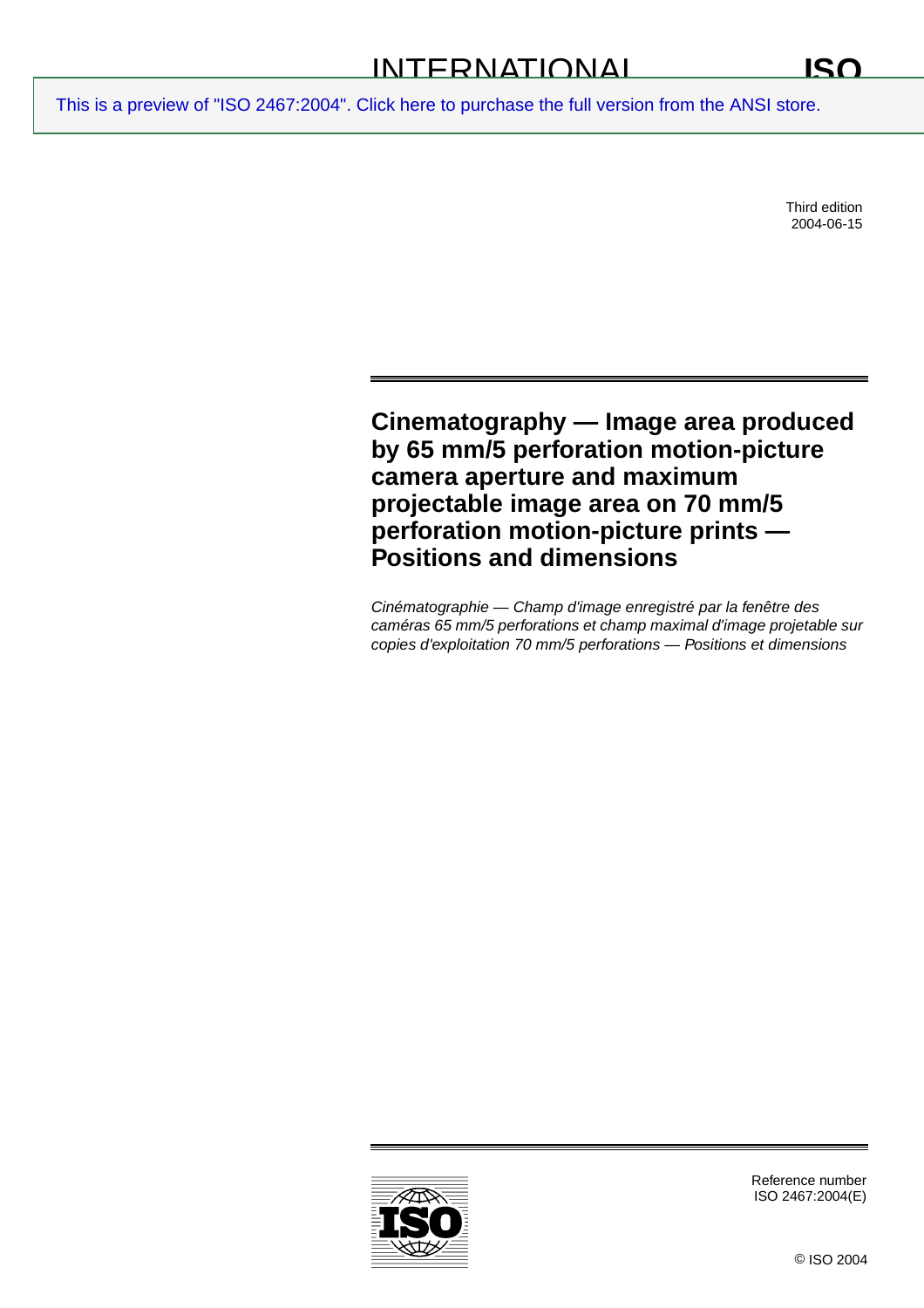## **PDF disclaimer**

This PDF file may contain embedded typefaces. In accordance with Adobe's licensing policy, this file may be printed or viewed but shall not be edited unless the typefaces which are embedded are licensed to and installed on the computer performing the editing. In downloading this file, parties accept therein the responsibility of not infringing Adobe's licensing policy. The ISO Central Secretariat accepts no liability in this area.

Adobe is a trademark of Adobe Systems Incorporated.

Details of the software products used to create this PDF file can be found in the General Info relative to the file; the PDF-creation parameters were optimized for printing. Every care has been taken to ensure that the file is suitable for use by ISO member bodies. In the unlikely event that a problem relating to it is found, please inform the Central Secretariat at the address given below.

© ISO 2004

All rights reserved. Unless otherwise specified, no part of this publication may be reproduced or utilized in any form or by any means, electronic or mechanical, including photocopying and microfilm, without permission in writing from either ISO at the address below or ISO's member body in the country of the requester.

ISO copyright office Case postale 56 • CH-1211 Geneva 20 Tel. + 41 22 749 01 11 Fax + 41 22 749 09 47 E-mail copyright@iso.org Web www.iso.org

Published in Switzerland